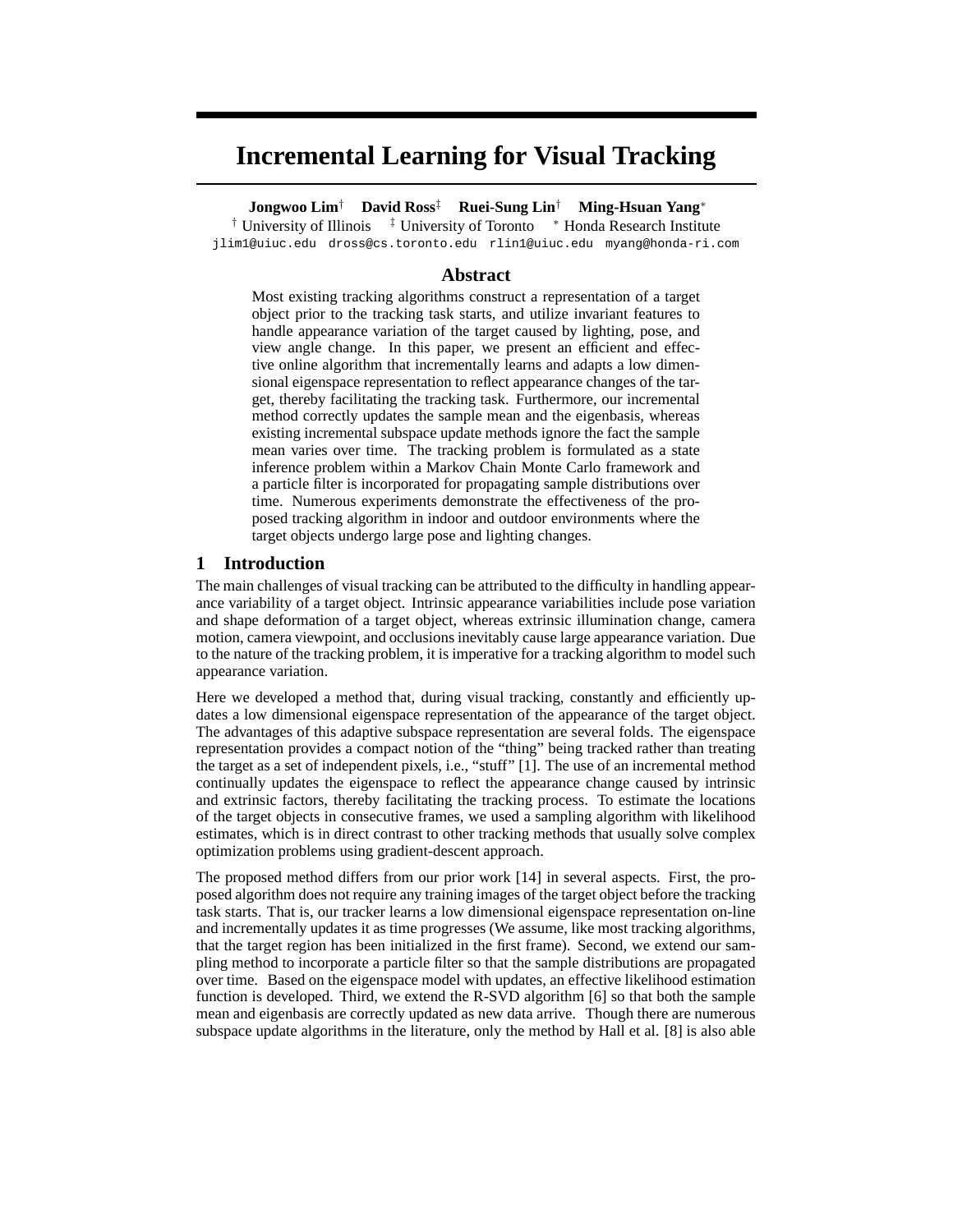to update the sample mean. However, their method is based on the addition of a single column (single observation) rather than blocks (a number of observations in our case) and thus is less efficient than ours. While our formulation provides an exact solution, their algorithm gives only approximate updates and thus it may suffer from numerical instability. Finally, the proposed tracker is extended to use a robust error norm for likelihood estimation in the presence of noisy data or partial occlusions, thereby rendering more accurate and robust tracking results.

# **2 Previous Work and Motivation**

Black et al. [4] proposed a tracking algorithm using a pre-trained view-based eigenbasis representation and a robust error norm. Instead of relying on the popular brightness constancy working principal, they advocated the use of subspace constancy assumption for visual tracking. Although their algorithm demonstrated excellent empirical results, it requires to build a set of view-based eigenbases before the tracking task starts. Furthermore, their method assumes that certain factors, such as illumination conditions, do not change significantly as the eigenbasis, once constructed, is not updated.

Hager and Belhumeur [7] presented a tracking algorithm to handle the geometry and illumination variations of target objects. Their method extends a gradient-based optical flow algorithm to incorporate research findings in [2] for object tracking under varying illumination conditions. Prior to the tracking task starts, a set of illumination basis needs to be constructed at a fixed pose in order to account for appearance variation of the target due to lighting changes. Consequently, it is not clear whether this method is effective if a target object undergoes changes in illumination with arbitrary pose.

In [9] Isard and Blake developed the Condensation algorithm for contour tracking in which multiple plausible interpretations are propagated over time. Though their probabilistic approach has demonstrated success in tracking contours in clutter, the representation scheme is rather primitive, i.e., curves or splines, and is not updated as the appearance of a target varies due to pose or illumination change.

Mixture models have been used to describe appearance change for motion estimation [3] [10]. In Black et al. [3] four possible causes are identified in a mixture model for estimating appearance change in consecutive frames, and thereby more reliable image motion can be obtained. A more elaborate mixture model with an online EM algorithm was recently proposed by Jepson et al. [10] in which they use three components and wavelet filters to account for appearance changes during tracking. Their method is able to handle variations in pose, illumination and expression. However, their  $WSL$  appearance model treats pixels within the target region independently, and therefore does not have notion of the "thing" being tracked. This may result in modeling background rather than the foreground, and fail to track the target.

In contrast to the eigentracking algorithm [4], our algorithm does not require a training phase but learns the eigenbases on-line during the object tracking process, and constantly updates this representation as the appearance changes due to pose, view angle, and illumination variation. Further, our method uses a particle filter for motion parameter estimation rather than the Gauss-Newton method which often gets stuck in local minima or is distracted by outliers [4]. Our appearance-based model provides a richer description than simple curves or splines as used in [9], and has notion of the "thing" being tracked. In addition, the learned representation can be utilized for other tasks such as object recognition. In this work, an eigenspace representation is learned directly from pixel values within a target object in the image space. Experiments show that good tracking results can be obtained with this representation without resorting to wavelets as used in [10], and better performance can potentially be achieved using wavelet filters. Note also that the view-based eigenspace representation has demonstrated its ability to model appearance of objects at different pose [13], and under different lighting conditions [2].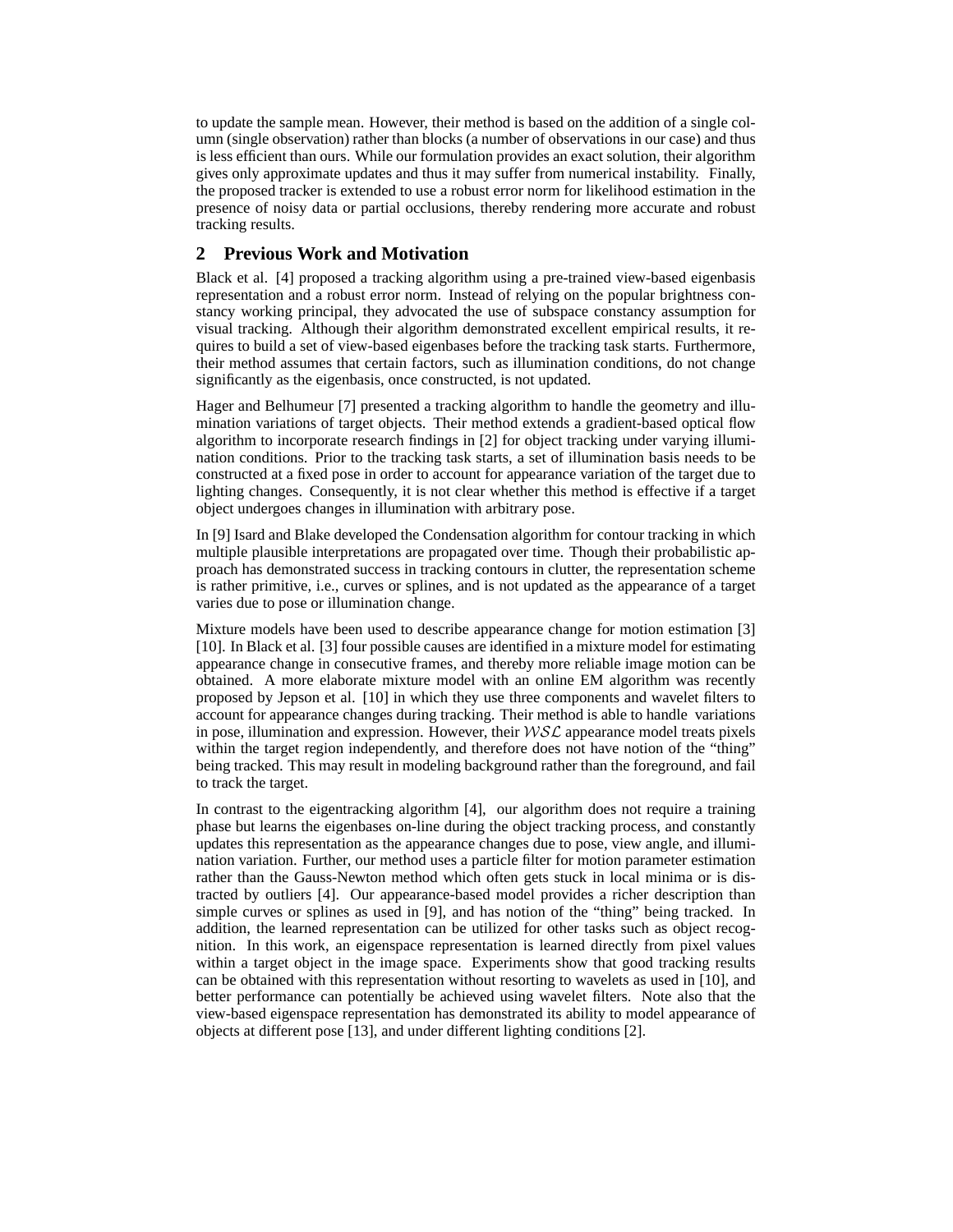# **3 Incremental Learning for Tracking**

We present the details of the proposed incremental learning algorithm for object tracking in this section.

#### **3.1 Incremental Update of Eigenbasis and Mean**

The appearance of a target object may change drastically due to intrinsic and extrinsic factors as discussed earlier. Therefore it is important to develop an efficient algorithm to update the eigenspace as the tracking task progresses. Numerous algorithms have been developed to update eigenbasis from a time-varying covariance matrix as more data arrive [6] [8] [11] [5]. However, most methods assume zero mean in updating the eigenbasis except the method by Hall et al. [8] in which they consider the change of the mean when updating eigenbasis as each new datum arrives. Their update algorithm only handles one datum per update and gives approximate results, while our formulation handles multiple data at the same time and renders exact solutions.

We extend the work of the classic R-SVD method [6] in which we update the eigenbasis while taking the shift of the sample mean into account. To the best of our knowledge, this formulation with mean update is new in the literature.

Given a  $d \times n$  data matrix  $A = {\mathbf{I}_1, \dots, \mathbf{I}_n}$  where each column  $\mathbf{I}_i$  is an observation (a ddimensional image vector in this paper), we can compute the singular value decomposition (SVD) of A, i.e.,  $A = U\Sigma V^{\top}$ . When a  $d \times m$  matrix E of new observations is available, the R-SVD algorithm efficiently computes the SVD of the matrix  $A^{'} = (A|E) = U^{'}\Sigma^{'}V^{'}\top$ based on the SVD of A as follows:

1. Apply QR decomposition to and get orthonormal basis  $\tilde{E}$  of E, and  $U^{'} = (U | \tilde{E})$ .

2. Let 
$$
V' = \begin{pmatrix} V & 0 \\ 0 & I_m \end{pmatrix}
$$
 where  $I_m$  is an  $m \times m$  identity matrix. It follows then,  
\n
$$
\Sigma' = U'^{\top} A' V' = \begin{pmatrix} U^{\top} \\ \tilde{E}^{\top} \end{pmatrix} (A|E) \begin{pmatrix} V & 0 \\ 0 & I_m \end{pmatrix} = \begin{pmatrix} U^{\top} A V & U^{\top} E \\ \tilde{E}^{\top} A V & \tilde{E}^{\top} E \end{pmatrix} = \begin{pmatrix} \Sigma & U^{\top} E \\ 0 & \tilde{E}^{\top} E \end{pmatrix}.
$$

3. Compute the SVD of 
$$
\Sigma' = \tilde{U}\tilde{\Sigma}\tilde{V}^{\top}
$$
 and the SVD of A' is  
\n
$$
A' = U'(\tilde{U}\tilde{\Sigma}\tilde{V}^{\top})V'^{\top} = (U'\tilde{U})\tilde{\Sigma}(\tilde{V}^{\top}V'^{\top}).
$$

Exploiting the properties of orthonormal bases and block structures, the R-SVD algorithm computes the new eigenbasis efficiently. The computational complexity analysis and more details are described in [6].

One problem with the R-SVD algorithm is that the eigenbasis U is computed from  $AA^{\top}$ with the zero mean assumption. We modify the R-SVD algorithm and compute the eigenbasis with mean update. The following derivation is based on scatter matrix, which is same as covariance matrix except a scalar factor.

**Proposition 1** Let  $\mathcal{I}_p = {\mathbf{I}_1, \mathbf{I}_2, ..., \mathbf{I}_n}$ ,  $\mathcal{I}_q = {\mathbf{I}_{n+1}, \mathbf{I}_{n+2}, ..., \mathbf{I}_{n+m}}$ *, and*  $\mathcal{I}_r = (\mathcal{I}_p | \mathcal{I}_q)$ *. Denote the means and scatter matrices of*  $\mathcal{I}_p$ ,  $\mathcal{I}_q$ ,  $\mathcal{I}_r$  *as*  $\bar{\mathbf{I}}_p$ ,  $\bar{\mathbf{I}}_q$ ,  $\bar{\mathbf{I}}_r$ , *and*  $\mathcal{S}_p$ ,  $\mathcal{S}_q$ ,  $\mathcal{S}_r$  *respec*tively, then  $S_r = S_p + S_q + \frac{nm}{n+m} (\bar{\mathbf{I}}_q - \bar{\mathbf{I}}_p)(\bar{\mathbf{I}}_q - \bar{\mathbf{I}}_p)^\top$ .

Proof: By definition,  $\bar{\mathbf{I}}_r = \frac{n}{n+m} \bar{\mathbf{I}}_p + \frac{m}{n+m} \bar{\mathbf{I}}_q$ ,  $\bar{\mathbf{I}}_p - \bar{\mathbf{I}}_r = \frac{m}{n+m} (\bar{\mathbf{I}}_p - \bar{\mathbf{I}}_q)$ ;  $\bar{\mathbf{I}}_q - \bar{\mathbf{I}}_r =$  $\frac{n}{n+m}(\bar{\bf I}_q - \bar{\bf I}_p)$  and,  $\mathcal{S}_r \quad = \quad \sum_{i=1}^n (\mathbf{I}_i - \bar{\mathbf{I}}_r)(\mathbf{I}_i - \bar{\mathbf{I}}_r)^\top + \sum_{i=n+1}^{n+m} (\mathbf{I}_i - \bar{\mathbf{I}}_r)(\mathbf{I}_i - \bar{\mathbf{I}}_r)^\top$  $=\quad \overline{\sum}_{i=1}^{n-1}(\mathbf{I}_i-\bar{\mathbf{I}}_p+\bar{\mathbf{I}}_p-\bar{\mathbf{I}}_r)(\mathbf{I}_i-\bar{\mathbf{I}}_p+\bar{\mathbf{I}}_p-\bar{\mathbf{I}}_r)$  $\sum$  $\begin{array}{l} \bar{n}_{i=1}(\mathbf{I}_{i}-\bar{\mathbf{I}}_{p}+\bar{\mathbf{I}}_{p}-\bar{\mathbf{I}}_{r})(\mathbf{I}_{i}-\bar{\mathbf{I}}_{p}+\bar{\mathbf{I}}_{p}-\bar{\mathbf{I}}_{r})^{\top}+ \ \bar{n}_{i}=m+1}(\mathbf{I}_{i}-\bar{\mathbf{I}}_{q}+\bar{\mathbf{I}}_{q}-\bar{\mathbf{I}}_{r})(\mathbf{I}_{i}-\bar{\mathbf{I}}_{q}+\bar{\mathbf{I}}_{q}-\bar{\mathbf{I}}_{r})^{\top} \end{array}$  $=\quad \overline{\mathcal{S}_p} + n(\bar{\bar{\mathbf{I}}}_p - \bar{\mathbf{I}}_r)(\bar{\mathbf{I}}_p - \bar{\mathbf{I}}_r)^\top + \mathcal{S}_q + m(\bar{\mathbf{I}}_q - \bar{\mathbf{I}}_r)(\bar{\mathbf{I}}_q - \bar{\mathbf{I}}_r)^\top$  $= \quad \mathcal{S}^{'}_{p}+ \frac{n m^{2}}{(n+m)^{2}}(\bar{\textbf{I}}^{'}_{p} - \bar{\textbf{I}}_{q})(\bar{\textbf{I}}^{'}_{p} - \bar{\textbf{I}}_{q})^{\bar{\top}} + \mathcal{S}^{'}_{q} + \frac{n^{2}m}{(n+m)^{2}}(\bar{\textbf{I}}^{ }_{p} - \bar{\textbf{I}}_{q})(\bar{\textbf{I}}^{ }_{p} - \bar{\textbf{I}}_{q})^{\top}$  $= S_p + S_q + \frac{nm}{n+m} (\bar{\mathbf{I}}_p - \bar{\mathbf{I}}_q)(\bar{\mathbf{I}}_p - \bar{\mathbf{I}}_q)^\top$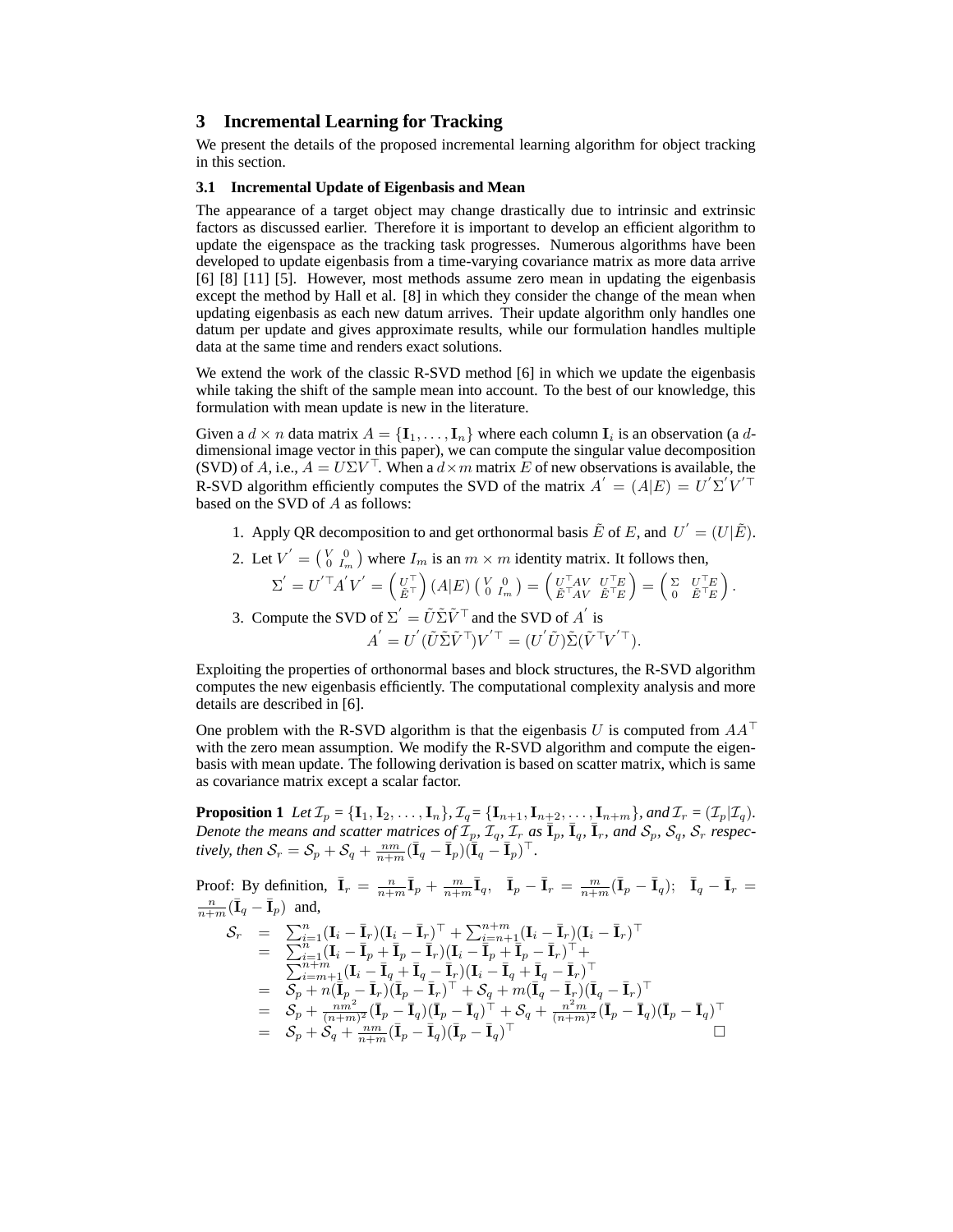Let  $\hat{\mathcal{I}}_p = {\{\mathbf{I}_1 - \bar{\mathbf{I}}_p, \dots, \mathbf{I}_n - \bar{\mathbf{I}}_p\}}, \hat{\mathcal{I}}_q = {\{\mathbf{I}_{n+1} - \bar{\mathbf{I}}_q, \dots, \mathbf{I}_{n+m} - \bar{\mathbf{I}}_q\}}, \text{ and } \hat{\mathcal{I}}_r = {\{\mathbf{I}_1 - \bar{\mathbf{I}}_q, \dots, \mathbf{I}_{n+m} - \bar{\mathbf{I}}_q\}}$  $\bar{\mathbf{I}}_r, \ldots, \mathbf{I}_{n+m} - \bar{\mathbf{I}}_r\},$  and the SVD of  $\hat{\mathcal{I}}_r = U_r \Sigma_r V_r^{\top}$ . Let  $\tilde{E} = \left(\hat{\mathcal{I}}_q \middle| \sqrt{\frac{nm}{n+m}} (\bar{\mathbf{I}}_p - \bar{\mathbf{I}}_q) \right)$ , and use Proposition 1,  $S_r = (\hat{\mathcal{I}}_p | \tilde{E})(\hat{\mathcal{I}}_p | \tilde{E})^\top$ . Therefore, we compute SVD on  $(\hat{\mathcal{I}}_p | \tilde{E})$  to

get  $U_r$ . This can be done efficiently by the R-SVD algorithm as described above.

In summary, given the mean  $\bar{I}_p$  and the SVD of existing data  $\mathcal{I}_p$ , i.e.,  $U_p \Sigma_p V_p^{\top}$  and new data  $\mathcal{I}_q$ , we can compute the the mean  $\bar{I}_r$  and the SVD of  $\mathcal{I}_r$ , i.e.,  $U_r \Sigma_r V_r^{\top}$  easily:

- 1. Compute  $\bar{\mathbf{I}}_r = \frac{n}{n+m} \bar{\mathbf{I}}_p + \frac{m}{n+m} \bar{\mathbf{I}}_q$ , and  $\tilde{E} = \left( \mathcal{I}_q \bar{\mathbf{I}}_r \mathbf{1}_{(1 \times m)} | \sqrt{\frac{nm}{n+m}} (\bar{\mathbf{I}}_p \bar{\mathbf{I}}_q) \right)$ .
- 2. Compute R-SVD with  $(U_p \Sigma_p V_p^{\top})$  and  $\tilde{E}$  to obtain  $(U_r \Sigma_r V_r^{\top})$ .

In numerous vision problems, we can further exploit the low dimensional approximation of image data and put larger weights on the recent observations, or equivalently downweight the contributions of previous observations. For example as the appearance of a target object gradually changes, we may want to put more weights on recent observations in updating the eigenbasis since they are more likely to be similar to the current appearance of the target. The forgetting factor  $f$  can be used under this premise as suggested in [11], i.e.,  $A = (fA | E) = (U(f\Sigma)V^\top | E)$  where A and A' are original and weighted data matrices, respectively.

#### **3.2 Sequential Inference Model**

The visual tracking problem is cast as an inference problem with a Markov model and hidden state variable, where a state variable  $X_t$  describes the affine motion parameters (and thereby the location) of the target at time t. Given a set of observed images  $\mathcal{I}_t$  =  $\{I_1, \ldots, I_t\}$ . we aim to estimate the value of the hidden state variable  $X_t$ . Using Bayes' theorem, we have

$$
p(\mathbf{X}_t|\mathcal{I}_t) \propto p(\mathbf{I}_t|\mathbf{X}_t) \int p(\mathbf{X}_t|\mathbf{X}_{t-1}) p(\mathbf{X}_{t-1}|\mathcal{I}_{t-1}) d\mathbf{X}_{t-1}
$$

The tracking process is governed by the observation model  $p(\mathbf{I}_t|\mathbf{X}_t)$  where we estimate the likelihood of  $X_t$  observing  $I_t$ , and the dynamical model between two states  $p(X_t|X_{t-1})$ . The Condensation algorithm [9], based on factored sampling, approximates an arbitrary distribution of observations with a stochastically generated set of weighted samples. We use a variant of the Condensation algorithm to model the distribution over the object's location, as it evolves over time.

#### **3.3 Dynamical and Observation Models**

The motion of a target object between two consecutive frames can be approximated by an affine image warping. In this work, we use the six parameters of affine transform to model the state transition from  $X_{t-1}$  to  $X_t$  of a target object being tracked. Let  $\mathbf{X}_t = (x_t, y_t, \theta_t, s_t, \alpha_t, \phi_t)$  where  $x_t, y_t, \theta_t, s_t, \alpha_t, \phi_t$ , denote x, y translation, rotation angle, scale, aspect ratio, and skew direction at time t. Each parameter in  $X_t$  is modeled independently by a Gaussian distribution around its counterpart in  $X_{t-1}$ . That is,

$$
p(\mathbf{X}_t|\mathbf{X}_{t-1}) = \mathcal{N}(\mathbf{X}_t;\mathbf{X}_{t-1},\boldsymbol{\Psi})
$$

where  $\Psi$  is a diagonal covariance matrix whose elements are the corresponding variances of affine parameters, i.e.,  $\sigma_x^2$ ,  $\sigma_y^2$ ,  $\sigma_\theta^2$ ,  $\sigma_s^2$ ,  $\sigma_\alpha^2$ ,  $\sigma_\phi^2$ .

Since our goal is to use a representation to model the "thing" that we are tracking, we model the image observations using a probabilistic interpretation of principal component analysis [16]. Given an image patch predicated by  $X_t$ , we assume the observed image  $I_t$ was generated from a subspace spanned by U centered at  $\mu$ . The probability that a sample being generated from the subspace is inversely proportional to the distance d from the sample to the reference point (i.e., center) of the subspace, which can be decomposed into the distance-to-subspace,  $d_t$ , and the distance-within-subspace from the projected sample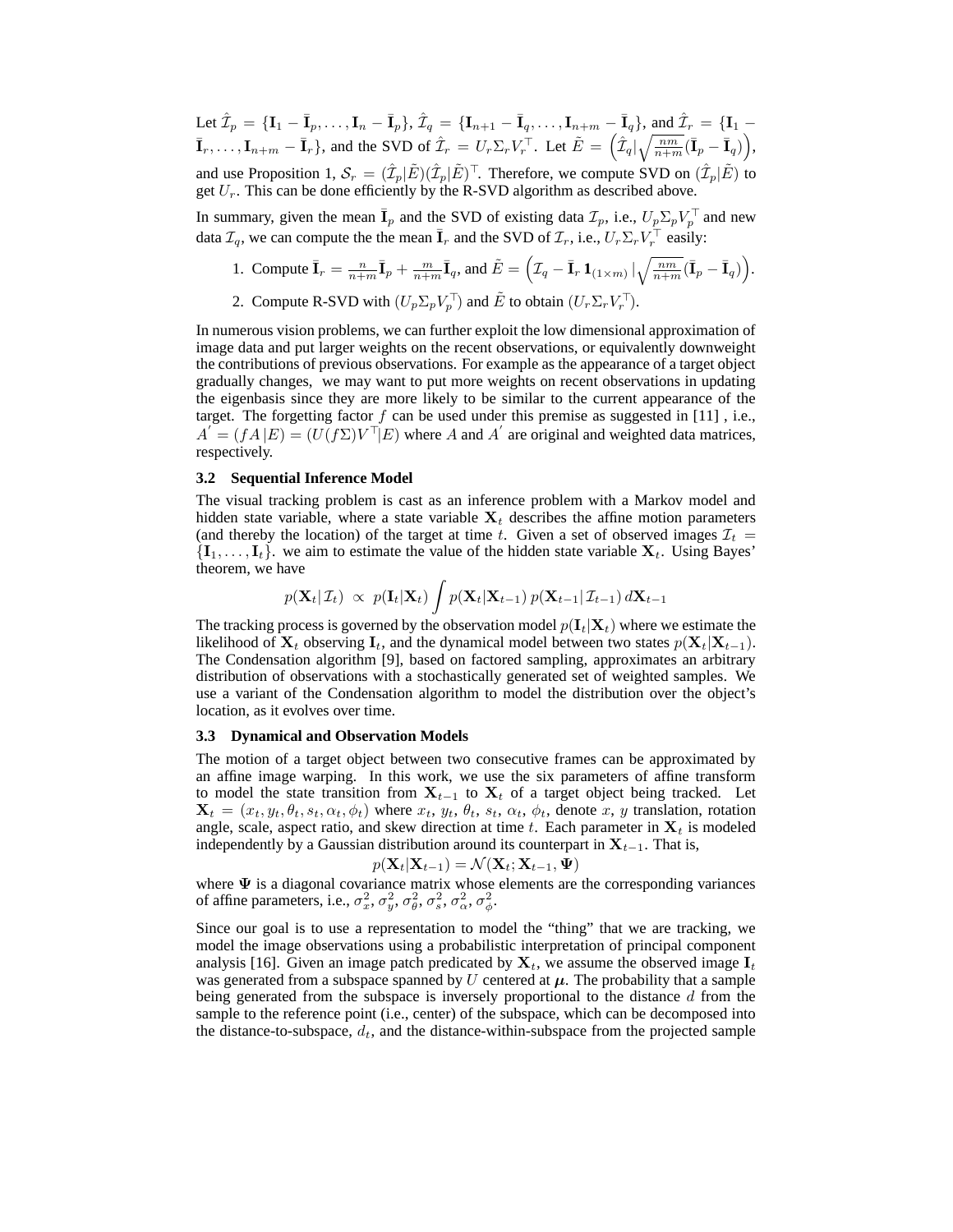to the subspace center,  $d_w$ . This distance formulation, based on a orthonormal subspace and its complement space, is similar to [12] in spirit.

The probability of a sample generated from a subspace,  $p_{d_t}(\mathbf{I}_t|\mathbf{X}_t)$ , is governed by a Gaussian distribution:

$$
p_{d_t}(\mathbf{I}_t | \mathbf{X}_t) = \mathcal{N}(\mathbf{I}_t; \boldsymbol{\mu}, \mathit{UU}^\top + \varepsilon I)
$$

where I is an identity matrix,  $\mu$  is the mean, and  $\varepsilon I$  term corresponds to the additive Gaussian noise in the observation process. It can be shown [15] that the negative exponential distance from  $\mathbf{I}_t$  to the subspace spanned by U, i.e.,  $\exp(-||(\mathbf{I}_t - \boldsymbol{\mu}) - U U^\top (\mathbf{I}_t - \boldsymbol{\mu})||^2)$ , is proportional to  $\mathcal{N}(\mathbf{I}_t; \boldsymbol{\mu}, U U^{\top} + \varepsilon I)$  as  $\varepsilon \to 0$ .

Within a subspace, the likelihood of the projected sample can be modeled by the Mahalanobis distance from the mean as follows:

$$
p_{d_w}(\mathbf{I}_t | \mathbf{X}_t) = \mathcal{N}(\mathbf{I}_t; \boldsymbol{\mu}, U \Sigma^{-2} U^\top)
$$

where  $\mu$  is the center of the subspace and  $\Sigma$  is the matrix of singular values corresponding to the columns of  $U$ . Put together, the likelihood of a sample being generated from the subspace is governed by

$$
p(\mathbf{I}_t|\mathbf{X}_t) = p_{d_t}(\mathbf{I}_t|\mathbf{X}_t) p_{d_w}(\mathbf{I}_t|\mathbf{X}_t) = \mathcal{N}(\mathbf{I}_t; \boldsymbol{\mu}, U U^\top + \varepsilon I) \mathcal{N}(\mathbf{I}_t; \boldsymbol{\mu}, U \Sigma^{-2} U^\top) \tag{1}
$$

Given a drawn sample  $X_t$  and the corresponding image region  $I_t$ , we aim to compute  $p(\mathbf{I}_t|\mathbf{X}_t)$  using (1). To minimize the effects of noisy pixels, we utilize a robust error norm [4],  $\rho(x,\sigma) = \frac{x^2}{\sigma^2 + x^2}$  instead of the Euclidean norm  $d(x) = ||x||^2$ , to ignore the "outlier" pixels (i.e., the pixels that are not likely to appear inside the target region given the current eigenspace). We use a method similar to that used in [4] in order to compute  $d_t$  and  $d_w$ . This robust error norm is helpful especially when we use a rectangular region to enclose the target (which inevitably contains some noisy background pixels).

## **4 Experiments**

To test the performance of our proposed tracker, we collected a number of videos recorded in indoor and outdoor environments where the targets change pose in different lighting conditions. Each video consists of  $320 \times 240$  gray scale images and are recorded at 15 frames per second unless specified otherwise. For the eigenspace representation, each target image region is resized to  $32 \times 32$  patch, and the number of eigenvectors used in all experiments is set to 16 though fewer eigenvectors may also work well. Implemented in MATLAB with MEX, our algorithm runs at 4 frames per second on a standard computer with 200 particles. We present some tracking results in this section and more tracking results as well as videos can be found at http://vision.ucsd.edu/˜jwlim/ilt/.

#### **4.1 Experimental Results**

Figure 1 shows the tracking results using a challenging sequence recorded with a moving digital camera in which a person moves from a dark room toward a bright area while changing his pose, moving underneath spot lights, changing facial expressions and taking off glasses. All the eigenbases are constructed automatically from scratch and constantly updated to model the appearance of the target object while undergoing appearance changes. Even with the significant camera motion and low frame rate (which makes the motions between frames more significant, or equivalently to tracking fast moving objects), our tracker stays stably on the target throughout the sequence.

The second sequence contains an animal doll moving in different pose, scale, and lighting conditions as shown in Figure 2. Experimental results demonstrate that our tracker is able to follow the target as it undergoes large pose change, cluttered background, and lighting variation. Notice that the non-convex target object is localized with an enclosing rectangular window, and thus it inevitably contains some background pixels in its appearance representation. The robust error norm enables the tracker to ignore background pixels and estimate the target location correctly. The results also show that our algorithm faithfully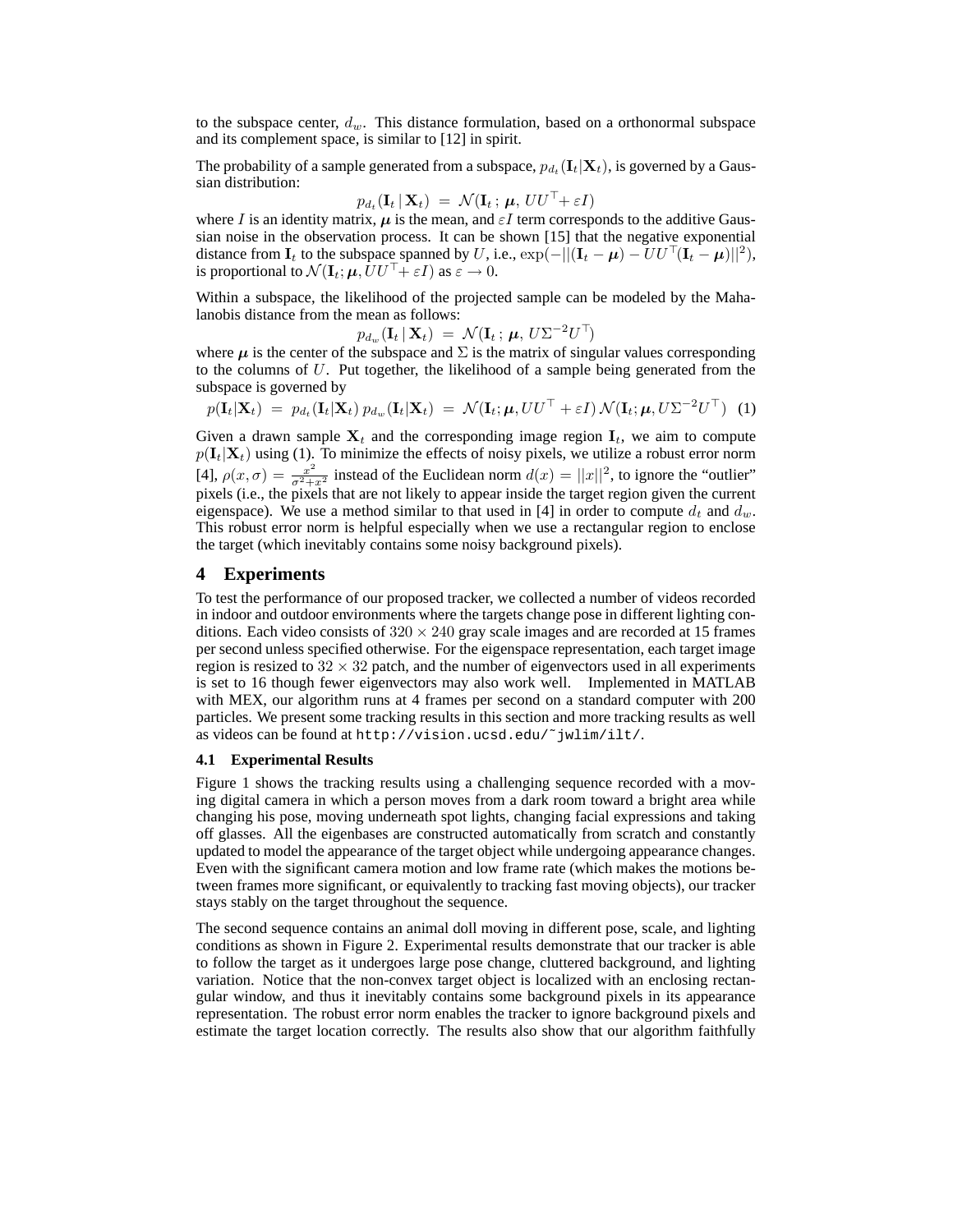

Figure 1: A person moves from dark toward bright area with large lighting and pose changes. The images in the second row shows the current sample mean, tracked region, reconstructed image, and the reconstruction error respectively. The third and forth rows shows 10 largest eigenbases.



Figure 2: An animal doll moving with large pose, lighting variation in a cluttered background.

models the appearance of the target, as shown in eigenbases and reconstructed images, in the presence of noisy background pixels.

We recorded a sequence to demonstrate that our tracker performs well in outdoor environment where lighting conditions change drastically. The video was acquired when a person walking underneath a trellis covered by vines. As shown in Figure 3, the cast shadow changes the appearance of the target face drastically. Furthermore, the combined pose and lighting variation with low frame rate makes the tracking task extremely difficult. Nevertheless, the results show that our tracker successfully follows the target accurately and robustly. Due to heavy shadows and drastic lighting change, other tracking methods based on gradient, contour, or color information are unlikely to perform well in this case.

## **4.2 Discussion**

The success of our tracker can be attributed to several factors. It is well known that the appearance of an object undergoing pose change can be modeled well by view-based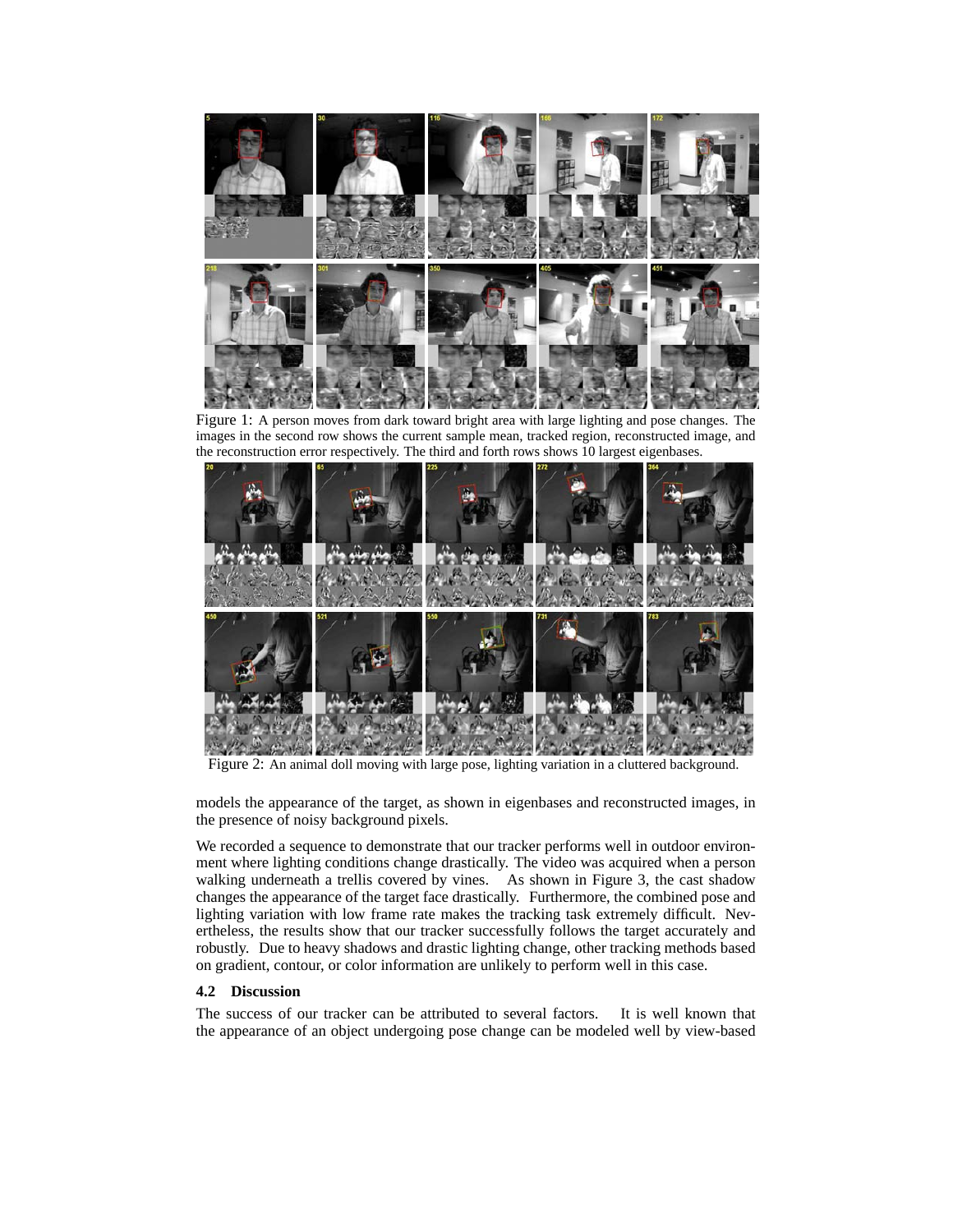

Figure 3: A person moves underneath a trellis with large illumination change and cast shadows while changing his pose. More results can be found in the project web page.

representation [13]. Meanwhile at fixed pose, the appearance of an object in different illumination conditions can be approximated well by a low dimensional subspace [2]. Our empirical results show that these variations can be learned on-line without any prior training phase, and also the changes caused by cast and attached shadows can still be approximated by a linear subspace to some extent. We show a few failure cases at our the web site mentioned earlier. Typically, the failure happens when there is a combination of fast pose change and drastic illumination change.

In this paper, we do not directly address the partial occlusion problems. Empirical results show that temporary and partial occlusions can be handled by our method through the robust error norm and the constant update of the eigenspace. Nevertheless situations arise where we may have prior knowledge of the objects being tracked, and can exploit such information for better occlusion handling.

To demonstrate the potency of our modified R-SVD algorithm in faithfully modeling the object appearance, we compare the reconstructed images using our method and a conventional SVD algorithm. In Figure 4 first row contains a set of images tracked by our tracker, and the second and fourth rows show the reconstructed images using 16 eigenvectors obtained after 121 incremental updates of 605 frame (block size is set to 5), and the top 16 eigenvectors obtained by conventional SVD algorithm using all 605 tracked images. Note that we only maintained 16 eigenvectors during tracking, and discarded the remaining eigenvectors at each update. The residue images are presented in the third and fifth rows, and the average L2 reconstruction error per pixel is  $5.73 \times 10^{-2}$  and  $5.65 \times 10^{-2}$  for our modified R-SVD method and the conventional SVD algorithm respectively. The figure and average reconstruction error shows that our modified R-SVD method is able to effectively model the object appearance without losing detailed information.

# **5 Conclusions and Future Work**

We have presented an appearance-based tracker that incrementally learns a low dimensional eigenspace representation for object tracking while the target undergoes pose, illumination and appearance changes. Whereas most tracking algorithms operate on the premise that the object appearance or ambient environment lighting condition does not change as time progresses, our method adapts the model representation to reflect appearance variation of the target, thereby facilitating the tracking task. In contrast to the existing incremental subspace methods, our R-SVD method updates the mean and eigenbasis accurately and